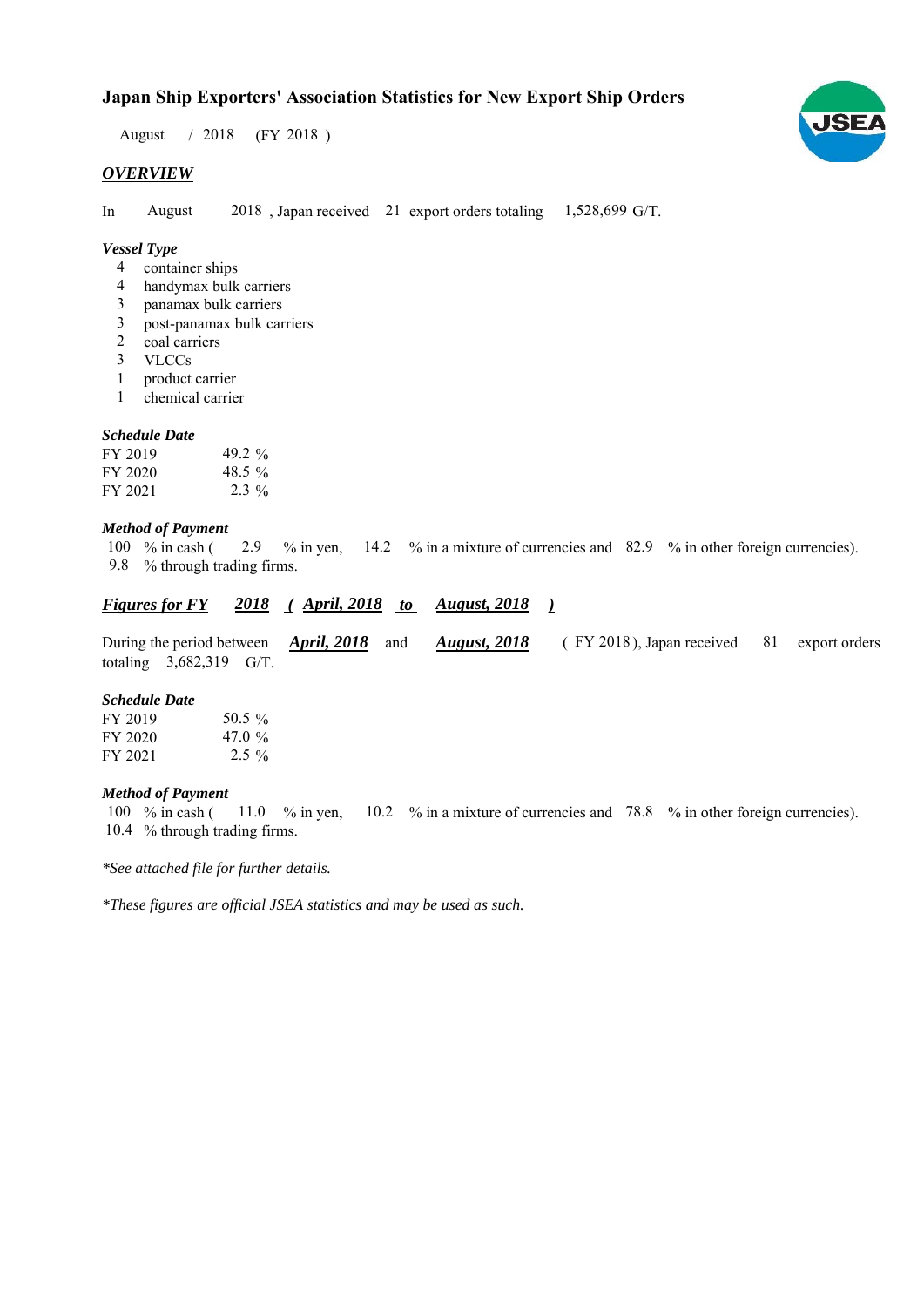#### New Export Orders Placed in August 2018 (FY 2018) Based on Fiscal Year

JSEA (September 2018)<br> $8 \parallel$  Jan 18 to Aug 18 No. G/T No. G/T No. G/T No. G/T No. G/T No. G/T No. G/T No. G/T General Cargos ( 10 1,229,399 0 0 0 1 5,700 2 13,400 0 0 4 477,500 7 496,600 10 944,000 Bulk Carriers 183 7,231,284 9 308,100 11 494,700 11 454,800 14 458,700 12 542,300 57 2,258,600 108 4,359,364 Tankers | 17| 1,496,550|| 3| 225,200| 0| 0| 5| 67,800| 4| 125,220| 5| 508,899| 17| 927,119|| 19| 1,244,619 Combined Carriers 0 0 0 0 0 0 0 0 0 0 0 0 0 0 0 0 Others | 0 | 0|| 0 | 0| 0| 0| 0| 0| 0| 0| 0| 0| 0 Total 210 9,957,233 12 533,300 12 500,400 18 536,000 18 583,920 21 1,528,699 81 3,682,319 137 6,547,983 FY 2017 / FY2016 (%) \* 207.8 62.9 153.5 53.1 53.1 58.9 200.2 93.5 \*\* 103.9 In CGT | | 4,343,301|| | 227,034| | 224,090| | 295,153| | 299,396| | 590,931| | 1,636,604|| | 2,854,569 Description Apr 17 to Mar 18 | April 2018 | May 2018 June 2018 July 2018 August 2018 Apr 18 to Aug 18

*Figures for shipbuilding orders of 500 G/T and over for export as steel vessels placed with JSEA members are covered.*

\*FY 2017/FY2016

\*\*Calendar Year 2018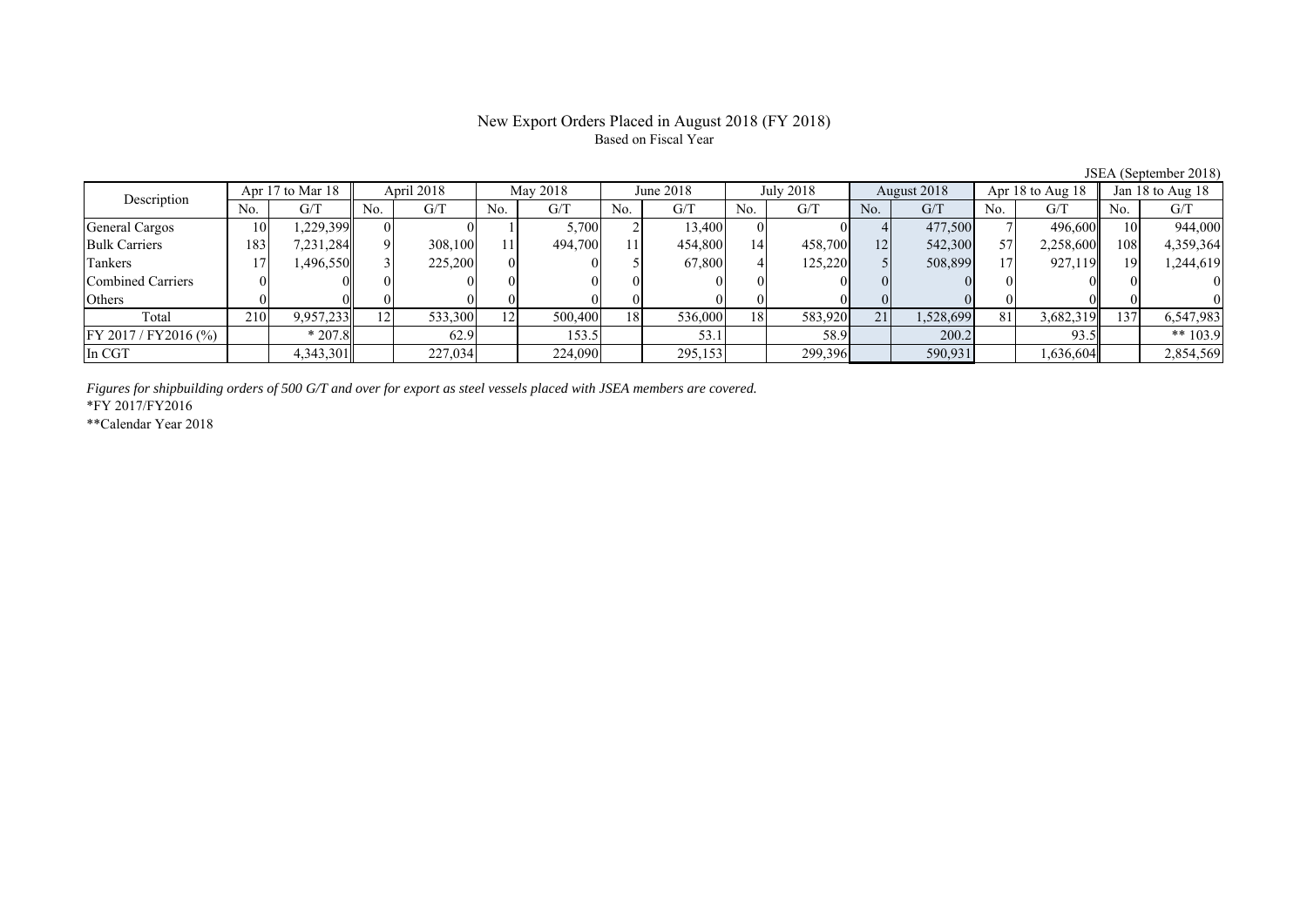# Based on Fiscal Year

JSEA (September 2018)<br> $8 \parallel$  Jan 18 to Aug 18 No. G/T No. G/T No. G/T No. G/T No. G/T No. G/T No. G/T No. G/T General Cargos ( 20 2,005,260 0 0 3 95,042 1 217,612 1 70,497 2 44,737 7 427,888 15 1,016,305 Bulk Carriers 142 5,285,025 13 497,880 9 312,967 11 515,153 6 192,769 9 254,545 48 1,773,314 84 3,195,510 Tankers | 38 2,664,170 41 420,511 5 179,389 6 453,425 4 101,021 7 605,946 26 1,760,292 40 2,709,255 Combined Carriers 0 0 0 0 0 0 0 0 0 0 0 0 0 0 0 0 Others | 1 | 125,572 || 0 | 0 | 0 | 0 | 0 | 0 | 0 | 0 | 0 | 0 | 0 Total 201 10,080,027 17 918,391 17 587,398 18 1,186,190 11 364,287 18 905,228 81 3,961,494 139 6,921,070 FY 2017/FY2016 (%) \* 92.7 103.2 63.1 114.6 34.3 160.2 88.3 \*\* 81.8 In CGT | | 4,747,553|| | 424,884| | 311,686| | 581,137| | 193,444| | 499,837| | 2,010,988|| | 3,472,112 June 2018Description Apr 17 to Mar 18 April 2018 May 2018 June 2018<br>No. | G/T No. | G/T No. | G/T No. | G/T No. | G/T July 2018 August 2018 Apr 18 to Aug 18

*Deliveries of new shipbuilding orders of 500 G/T and over for export as steel vessels placed with JSEA members are covered.*

\*FY 2017/FY2016

\*\*Calendar Year 2018

# Export Ships Delivered in August 2018 (FY 2018)